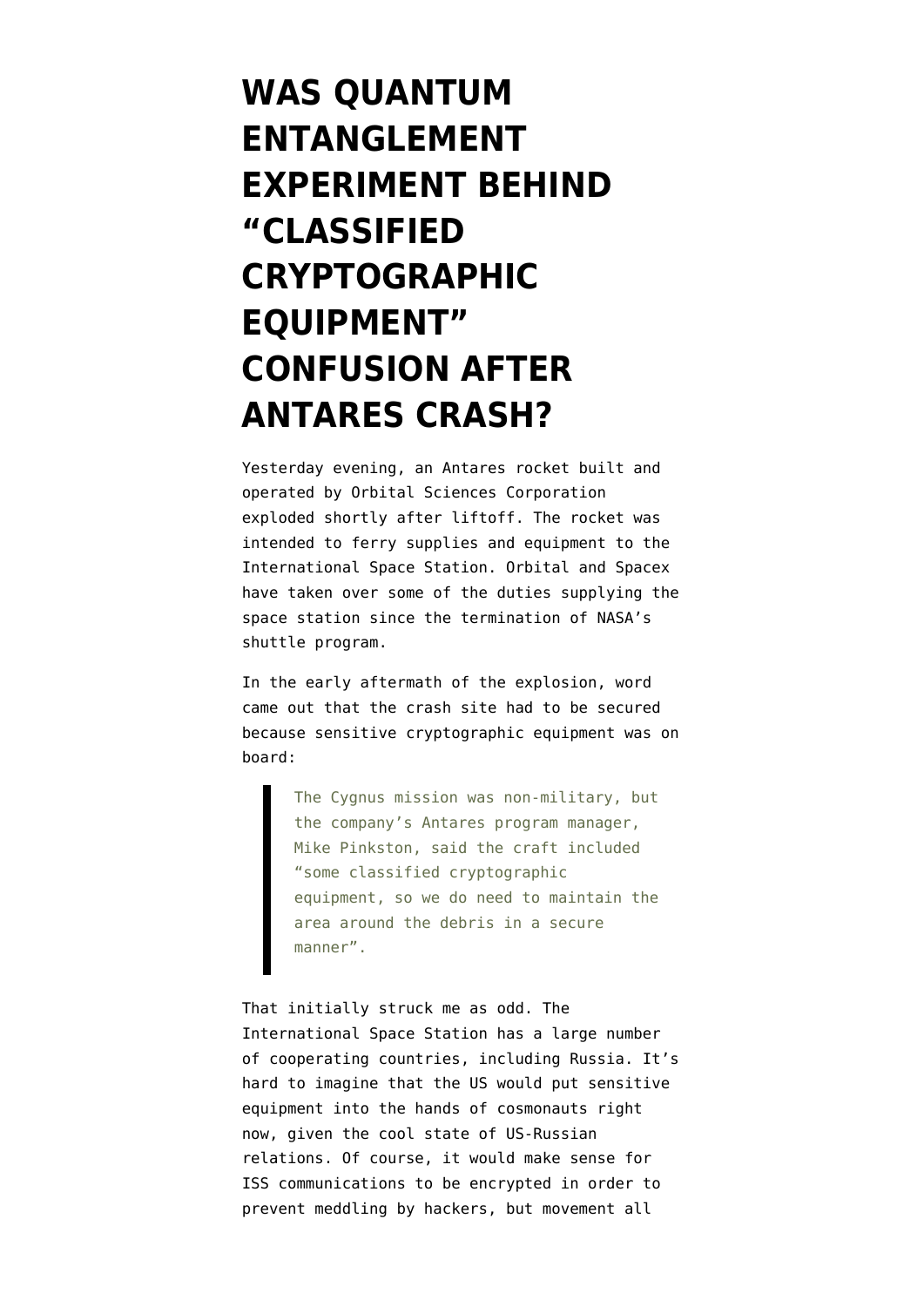the way to classified (and presumably military or NSA-level) encryption seems to be excessive.

This morning, we are seeing [walk-back on the](http://www.washingtonpost.com/local/rocket-blows-up-seconds-after-launching/2014/10/28/92ca8c62-5ef1-11e4-9f3a-7e28799e0549_story.html?hpid=z1) [presence of classified equipment:](http://www.washingtonpost.com/local/rocket-blows-up-seconds-after-launching/2014/10/28/92ca8c62-5ef1-11e4-9f3a-7e28799e0549_story.html?hpid=z1)

> Shortly after the explosion, CNN quoted a launch director as saying that the spacecraft contained classified "crypto" equipment, but early Wednesday a NASA spokesman said by email that "We didn't have any classified items on board."

In trying to make sense of what could have been behind these strange statements, I ran across this interesting announcement of a new cryptographic technology that [European](http://www.forbes.com/sites/alexknapp/2013/04/10/the-space-station-could-be-the-next-frontier-of-quantum-communications/) [scientists have proposed evaluating in an](http://www.forbes.com/sites/alexknapp/2013/04/10/the-space-station-could-be-the-next-frontier-of-quantum-communications/) [experiment on the space staion:](http://www.forbes.com/sites/alexknapp/2013/04/10/the-space-station-could-be-the-next-frontier-of-quantum-communications/)

> A team of European researchers have proposed a series of experiments that, if successful, could turn the International Space Station into a key relay for a quantum communications network.

The key basis of physics underlying quantum communications is entanglement. Entangled particles are connected in a way that pretty much defies common sense. If you change the spin of one of the particles, the spin of its entangled counterpart will change – even if they're miles apart. And that change happens nearly instantaneously – at least four orders of magnitude faster than the speed of light, according to a recent experiment.

Another remarkable aspect of this technology that sounds almost too good to be true is its potential security. After noting that quantum networks are quite fragile, the Forbes article continues: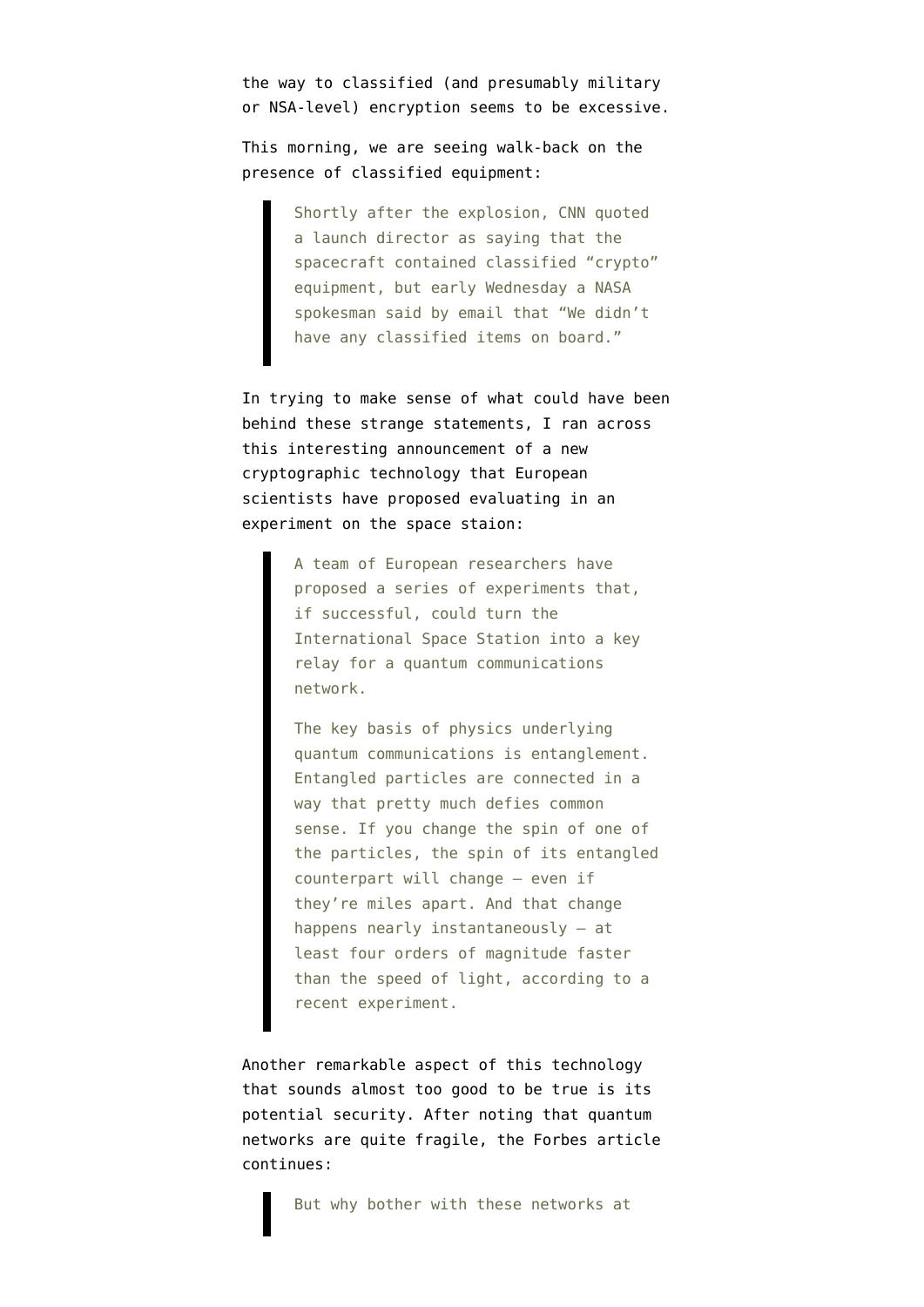all if they're so fragile? The answer is pretty simple – because they're almost perfectly secure. Here's how it works. Let's say that I want to send a message to New York City. My message is going to travel through normal channels, but it will be encrypted with a key. That key is transmitted via the entangled photons – so the changes I make to entangled particles on my end almost instantly show up in the particles in New York. We then compare the measurements of what I changed in my photons to those states in New York City.

Those measurements then comprise an encryption key for our communications. So even if our communications are bugged, nobody can read them without knowing that encryption key. And here's the important thing: if somebody were to try to eavesdrop on the quantum entanglement, they would alter the spin of the photons. So the measurements I make and the measurements made in New York would be out of sync – thus letting us know that we have an eavesdropper. It also prevents us from creating an encryption key, so we don't send any communications. Theoretically, a quantum encrypted network is almost perfectly secure. (That said, they're not perfect, and there are some exploits.)

The announcement from the European group that they wished to carry out the experiment based on what Einstein called ["spooky action over a](http://dujs.dartmouth.edu/news/quantum-entanglement-experiment-to-take-place-aboard-the-international-space-station#.VFDdcvkQOWc) [distance"](http://dujs.dartmouth.edu/news/quantum-entanglement-experiment-to-take-place-aboard-the-international-space-station#.VFDdcvkQOWc) came last April. Then, in June, it was announced that [China had carried out a key](http://www.technologyreview.com/view/515871/china-reveals-first-space-based-quantum-communications-experiment/) [demonstration of concept experiment back in 2010](http://www.technologyreview.com/view/515871/china-reveals-first-space-based-quantum-communications-experiment/) but waited four years to publish the result.

With China announcing progress on the technology, one would think that the West would want to accelerate its work in the area, so it would not be at all surprising if equipment for the European experiment was among the items lost